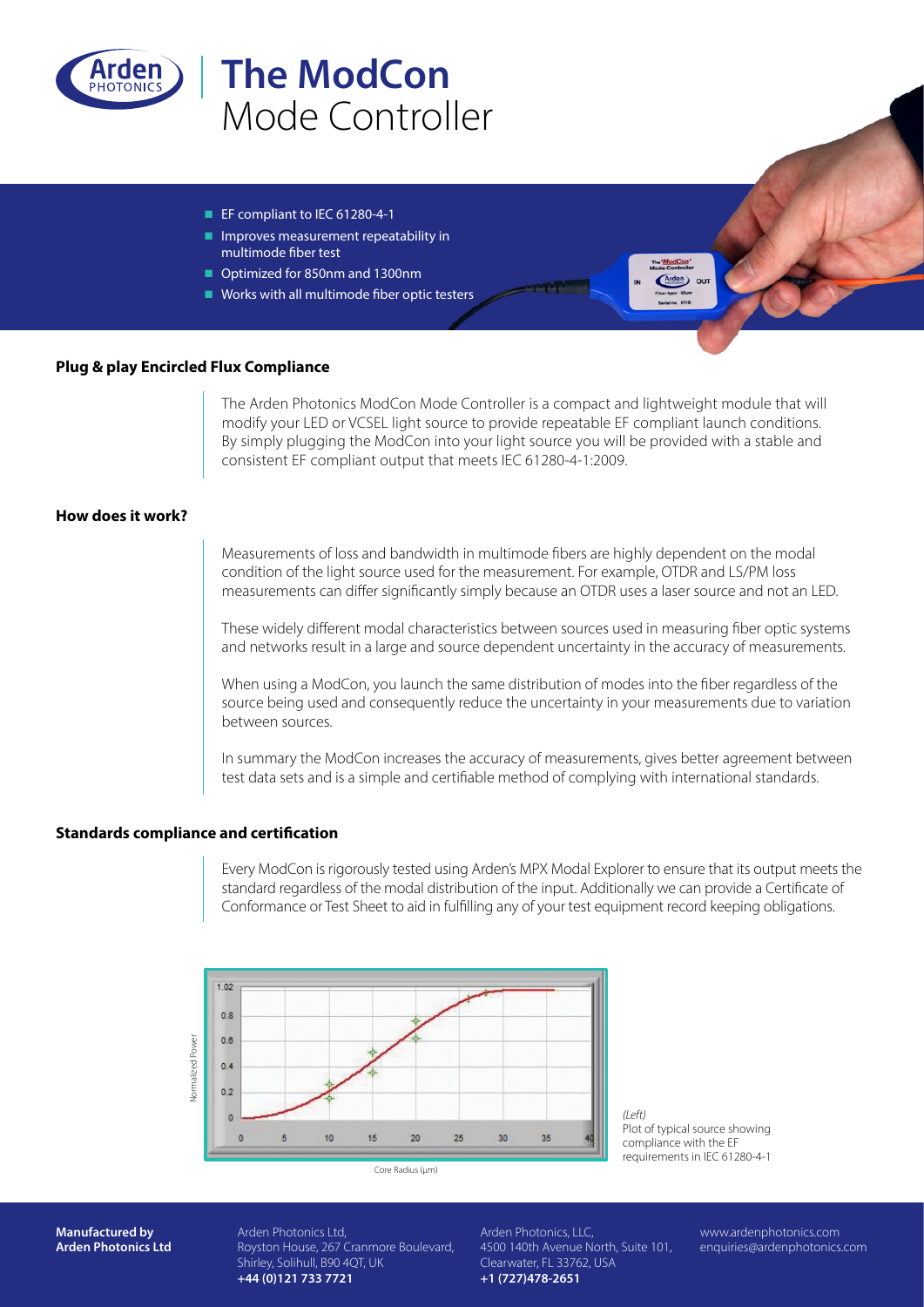

## **Technical Specification**

| <b>Physical</b>                       |                                            |  |
|---------------------------------------|--------------------------------------------|--|
| Mass                                  | 50q                                        |  |
| <b>Dimensions (Excluding Cabling)</b> | 153mm x 36mm x 10.5mm                      |  |
| Input Cable Length                    | 1.0m                                       |  |
| <b>Output Cable Length</b>            | 1.0m                                       |  |
| Input/Output Cable Jacket             | 3mm PVC jacket with Aramid strength member |  |
| <b>Enclosure material</b>             | High strength polymer                      |  |

| <b>Optical</b>                                               |                                         |  |
|--------------------------------------------------------------|-----------------------------------------|--|
| Maximum power throughout                                     | 10 <sub>m</sub> W                       |  |
| Insertion loss @ 850nm                                       | $50 \mu m < 3 dB$ ; 62.5 $\mu m < 3 dB$ |  |
| <b>Encircled Flux compliance to</b>                          | IFC 61280-4-1: 2009                     |  |
| <b>Connectors</b>                                            | Reference grade                         |  |
| <b>Component type</b>                                        | Passive                                 |  |
| Min. bend radius for ModCon<br>output and EF preserving cord | 50 <sub>mm</sub>                        |  |

## **Dimensions (mm)**



**Manufactured by Arden Photonics Ltd** Arden Photonics Ltd, Royston House, 267 Cranmore Boulevard, Shirley, Solihull, B90 4QT, UK **+44 (0)121 733 7721**

Arden Photonics, LLC, 4500 140th Avenue North, Suite 101, Clearwater, FL 33762, USA **+1 (727)478-2651**

www.ardenphotonics.com enquiries@ardenphotonics.com